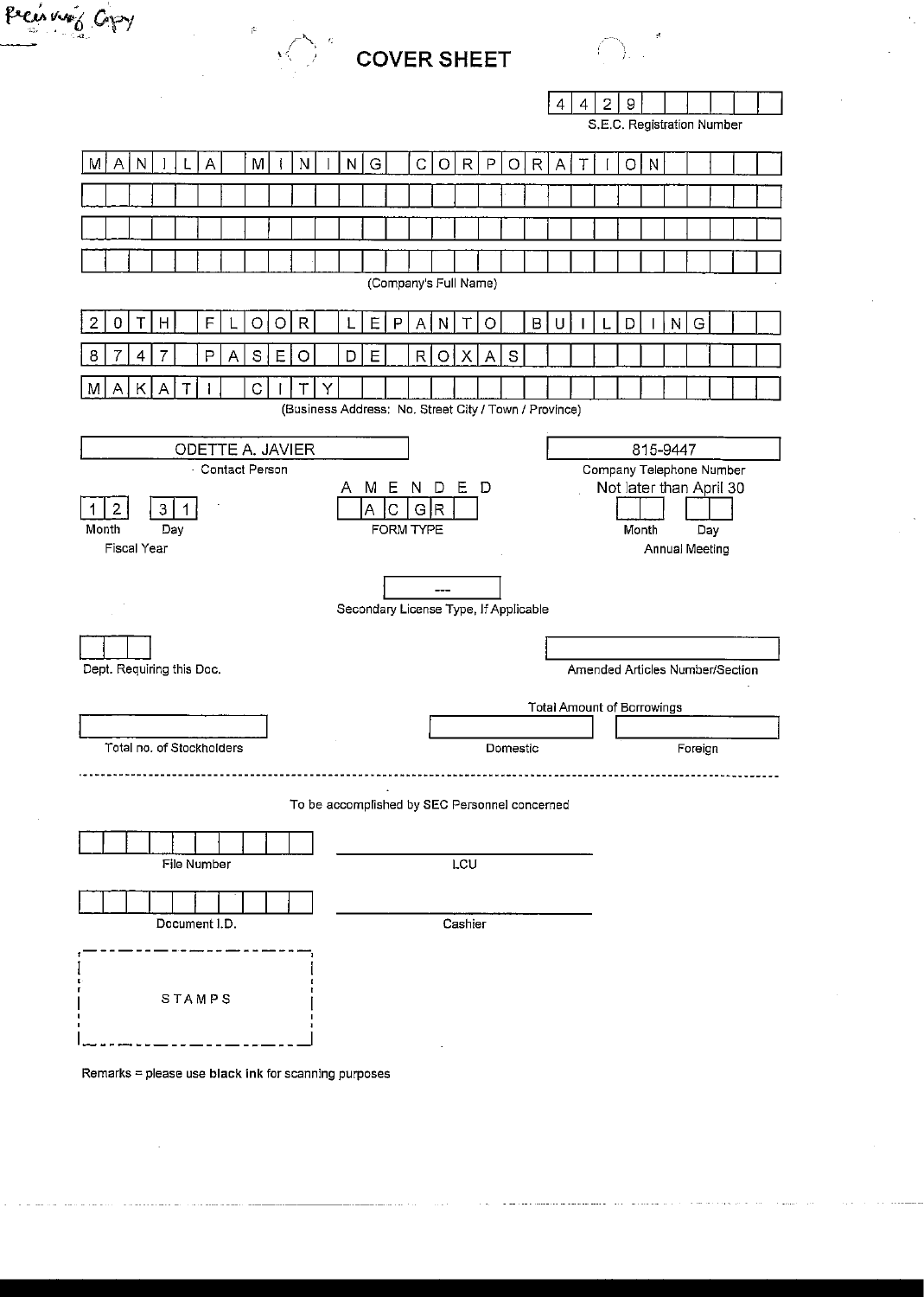$\dot{\wp}_i$ 



**Manila N. Aing Corporation** 

20th Floor, BA-Lepanto Bldg. 8747 Paseo de Roxas Makati, Metro Manila, Philippines<br>P.O. Box 1460 Makati • Telephones: 815-9447 • 812-7241<br>Fax: 819-3786 • 751-6317

30 January 2014

Securities and Exchange Commission SEC Building, EDSA Mandaluyong City

Changes in Annual Corporate Governance Report Subject:

Gentlemen:

In compliance with SEC Memorandum Circular No. 1, Series of 2014, please be advised that we have updated the ACGR on our website (www.manilamining.com) particularly page 24 or the portion on the Details of Attendance of Directors of board meetings in 2013. Please note that we submitted to the SEC and PSE a disclosure on such attendance on January 3, 2014.

Very truly yours,

ODETTE A. JAVIER Vice President/ Assistant Corporate Secretary

cc: PSE

estic & Foreign Air<br>Box 7507 aau<br>City, Philipi

LING & CABLE x 1460. A ati City